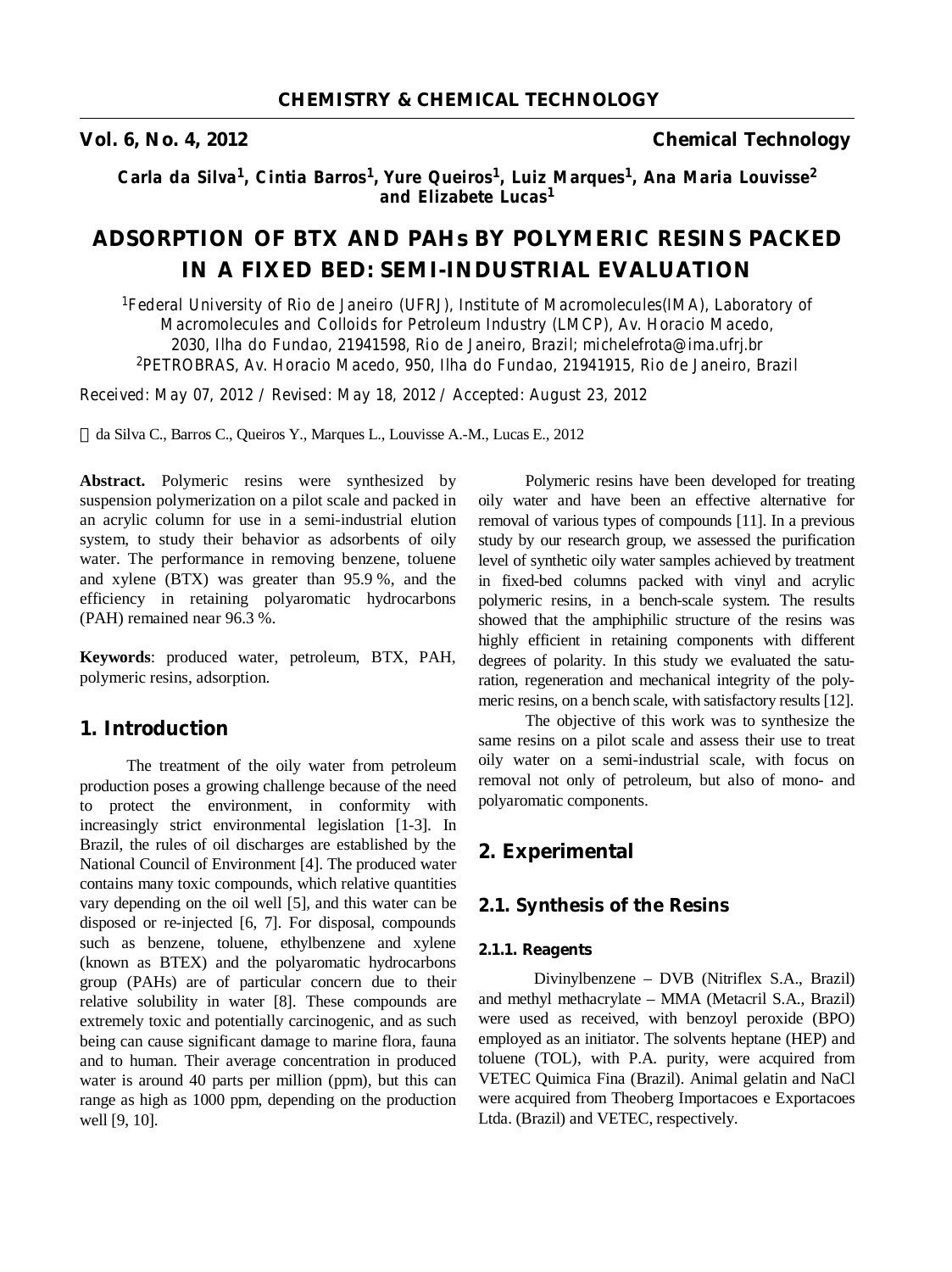#### **2.1.2. Preparation of aqueous and organic phases**

Before carrying out the polymerization, two phases were separately prepared: an aqueous phase (AP) and an organic phase (OP). The AP was prepared by dissolving NaCl and animal gelatin in water, at the temperature of 313 K, in a mixing vessel with mechanical stirring and heating, connected with a reaction vessel. Concentrations of 2 % p/v of NaCl and 1 % p/v of gelatin were used for both the reaction with DVB and that with MMA-DVB (67/33 in monomer mol). The OP was prepared by mixing the monomers and initiator (1 % BPO in relation to the monomer mass) under an inert atmosphere at room temperature, in a reaction vessel with the capacity of 100 liters, equipped with an external heating jacket and stirring. The organic phase was pre-polymerized at 323 K for 30 min under mechanical stirring at 120 rpm. After this reaction time, diluent mixtures of TOL/HEP (70:30) for the DVB reaction and of cyclohexane for the MMA/DVB reaction were added to the pre-polymerized solution in the one-to-one proportion (diluent/OP). In both cases the mixture was left under stirring to homogenize the system [13, 14].

### **2.1.3. Polymerization**

The aqueous phase prepared previously was added to the organic phase under mechanical stirring at 120 rpm to produce a suspension. This suspension was maintained at 363 K for 24 h for the conventional suspension polymerization itself. The AP/OP ratio was kept at 3:1 (v/v) in the two reactions.

#### **2.1.4. Purification**

At the end of the reaction, the polymer beads were treated with a solution of HCl 1M and then were washed in distilled and deionized water. After this pre-treatment the beads were washed repeatedly with distilled water and with ethanol until the filtrate was totally transparent. The beads were then screened in a Telastem Model G industrial sieve apparatus, utilizing screens with mesh sizes of 25, 45, 100, 140, 200, 270 and 325. The resin beads were then washed again, this time with methanol, and dried in an oven with forced air circulation at 333 K for 48 h [14].

## **2.1.5. Characterization**

The apparent density of the resin beads was determined by employing an adaptation of the ASTM method D1895 [15]. The specific area was determined by nitrogen adsorption data, at different relative pressures, at the temperature of liquid nitrogen, by the BET method

[16], using a Micromeritics model ASAP 2010 analyzer. The pore volume and average pore size distribution of the beads were determined by mercury porosimetry in a Micromeritics Autopore 9420 device [17]. The external morphology of the polymer beads was observed under an Olympus SZ10 optical microscope coupled to an Olympus digital camera, and scanning electron microscope JEOL, JSM-5610LV.

## **2.2. Preparation of Contaminated Aqueous Systems**

### **2.2.1. Reagents**

The oily produced water and crude oil came from production platforms in the Campos Basin, Brazil. Distilled and deionized water was produced in a Gehaka OS10LX reverse osmosis system. Toluene, benzene, an isomer mixture of xylene, hexane, NaCl and CaCl<sub>2</sub>, with P.A. purity, were acquired from VETEC Quimica Fina (Brazil). Natural bentonita were acquired from Industria Bentonit Uniao Nordeste and was used as received.

#### **2.2.2. Produced water spiked with solids**

About 1200 mg of natural bentonite were added to 55 l of produced water in a vessel. The bentonite was added slowly under constant stirring to produce a mixture of approximately 20 ppm.

#### **2.2.3. Produced water spiked with crude oil**

About 35 l of produced water were placed in the vessel of the semi-industrial water treatment system assembled for this experiment (50 l capacity). Then under stirring at 7000 rpm by an Ultra-Turrax T-50 device, a quantity of crude oil at the intended concentration was added slowly during 10 min. Then 15 l of saltwater were added (55000 ppm at a proportion of 10:1 of NaCl/CaCl<sub>2</sub>) and the stirring rotation was increased to 9000 rpm for 20 min.

## **2.2.4. Produced water spiked with aromatic hydrocarbons**

A 10000 ppm solution of BTX (mixture of benzene, toluene and xylene) in distilled water was prepared in a volumetric flask placed in a Retsch UR1 ultrasound device for 30 min. The system was then kept under magnetic agitation for 40 min. The resulting solution was then added to water vessel of the semiindustrial system, which already contained 35 l of oily produced water, to form a system with an additional 300 ppm of BTX.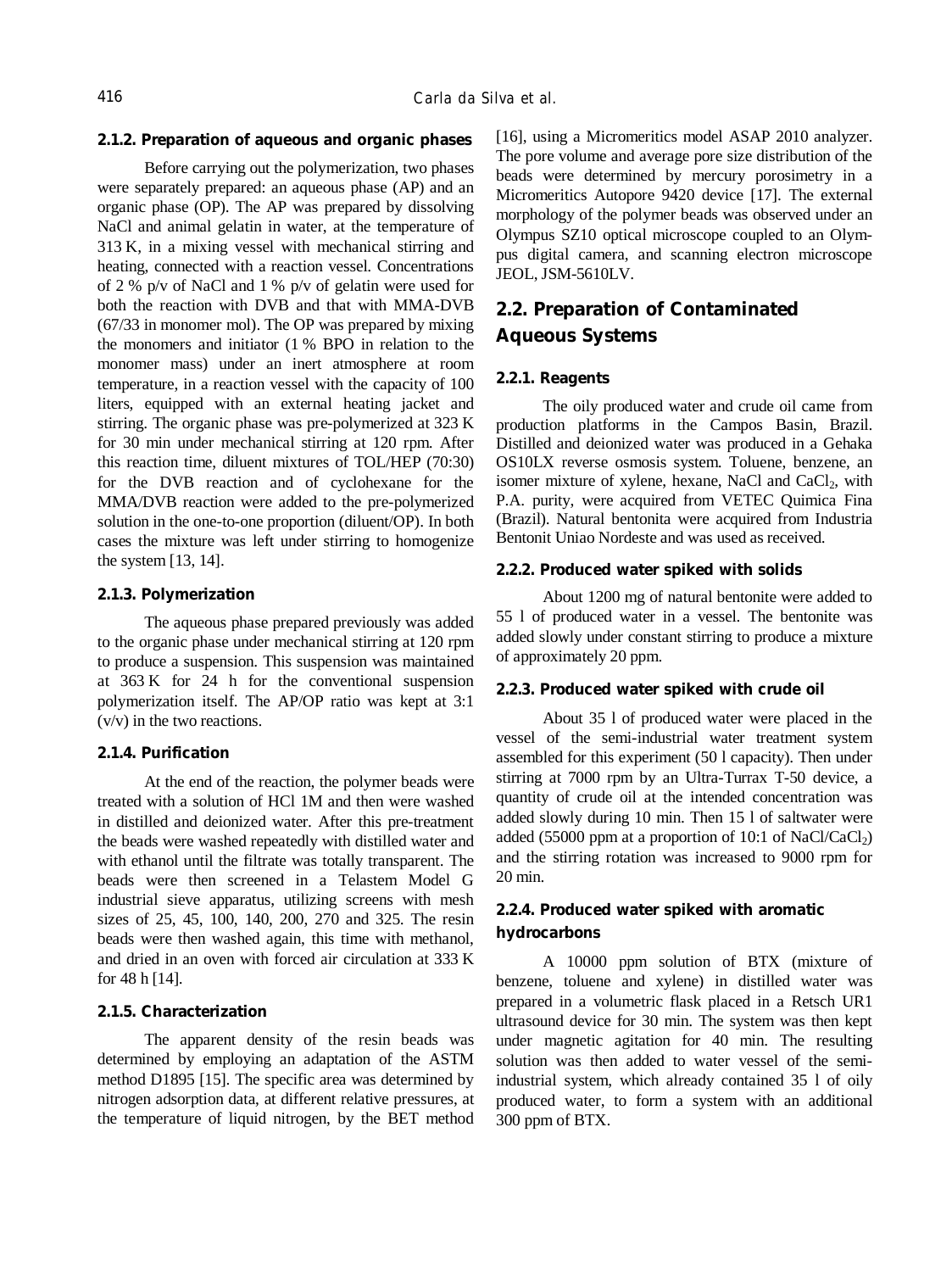## **2.3 Water Treatment in the Semi-Industrial System**

### **2.3.1. Column packing**

An acrylic column (height of 80 cm and internal diameter of 2.93 cm) was used to enable better visualization of the retention of contaminants. The column initially contained DVB in the lower half and MMA/DVB in the upper half. Before packing, a screen with the mesh of the order of 200 micrometers was placed at the bottom of the column to retain the material lost during the packing and elution process. For packing, the resin was added at the top of the column using a Chromatonix dry column packer, which provides upward and downward movement to the column so that the filler settles by gravity. After packing, another mesh screen was placed at the top of the column.

The elution direction was the same as that used in packing the column. Elution was performed with deionized water at a flow of 200 ml/min to pressurize the system and assure efficient column packing. After this final step, the system was ready for the start of the tests.

## **2.3.2. Elution**

The semi-industrial elution system is composed of a vessel to hold the contaminated water, a  $\frac{1}{2}$ -HP pump to control the pressure of water entering the column (12 bar), a pressure differential transducer to measure water pressure in the column (made of acrylic and filled with polymeric resin), an outlet hose for collection of the treated water, and a control panel containing a pressure gauge along with the controls. Water can be eluted at a flow of up to 460 ml/min. As stated above, the elution was carried out in the same direction as the packing. Fig. 1 shows a diagram of the system, identifying each element and how they all are connected.



**Fig. 1.** Diagram of the semi-industrial water treatment system

### **2.3.3. Characterization of water**

Aliquots of water were removed before and after elution through the column to measure the levels of solids, oil, BTX and polyaromatic hydrocarbons.

## **2.3.4. Analysis of total suspended solids (TSS)**

First, a Millipore HA membrane of cellulose esters, with the pore diameter of 0.45 μm, was placed in a

Petri dish with a glass lid, which was placed in a forcedair oven at  $333 \text{ K}$  for 3 h, then left in a desiccator for 20 min and weighed (*W*1). After this procedure, the membrane was adapted to a Millipore filtration kit, under vacuum, and a determined volume *V* (ml) of the sample (about 500 ml) was passed through the membrane. After that, 50 ml of toluene and 50 ml of distilled water were passed through the membrane. After drying in the forcedair oven for approximately 12 h at 333 K and being left to rest in the desiccator for 20 min, the membrane was weighed again (*W*2). The TSS was calculated by Eq. 1.

TSS (ppm)=  $(m \, (mg) \cdot 1000)/V$  (ml) (1) where  $m = W^2 - W^1$ 

## **2.3.5. Analysis of the total oil and grease (TOG) concentration by fluorescence spectroscopy**

The aliquots for analysis were extracted with hexane in a proportion of 1:10. The organic phase was added to a quartz cuvette with four polished faces and analyzed under an excitation wavelength of 350 nm and emission wavelength of 440 nm in a Varian Cary Eclipse fluorescence spectrophotometer. The values were determined by using a calibration curve obtained previously [18].

## **2.3.6. Analysis of aromatic and polyaromatic hydrocarbons by gas chromatography**

The concentrations of BTX in water were measured in a Shimadzu CG-17A gas chromatograph, equipped with a flame ionization detector (FID) and coupled to a DB-5 column (30 m x 0.25 mm). The most appropriate temperatures for the injector and detector were 503 and 523 K, respectively. The temperature started at 313 K for 2 min and then was raised to 393 K at a rate of 10 K/min. One μl of samples was injected in split mode (1:10), employing nitrogen as the carrier gas, at a flow of 1 ml/min [19, 20]. The levels of polyaromatic hydrocarbons (PAHs) were measured by gas chromatography in the laboratory of the Rio de Janeiro State Federation of Industries (FIRJAN).

## **3. Results and Discussion**

Previous results obtained by bench-scale experiments [12] demonstrated the good potential of polymeric resins to retain oil and grease. Since the morphological structure and hydrophilicity degree of polymeric materials influence their performance, pilotscale synthesis tests under controlled conditions were run to assure obtaining resins with characteristics similar to those that could be obtained and evaluated in the bench scale [12]. The polymeric materials obtained, based on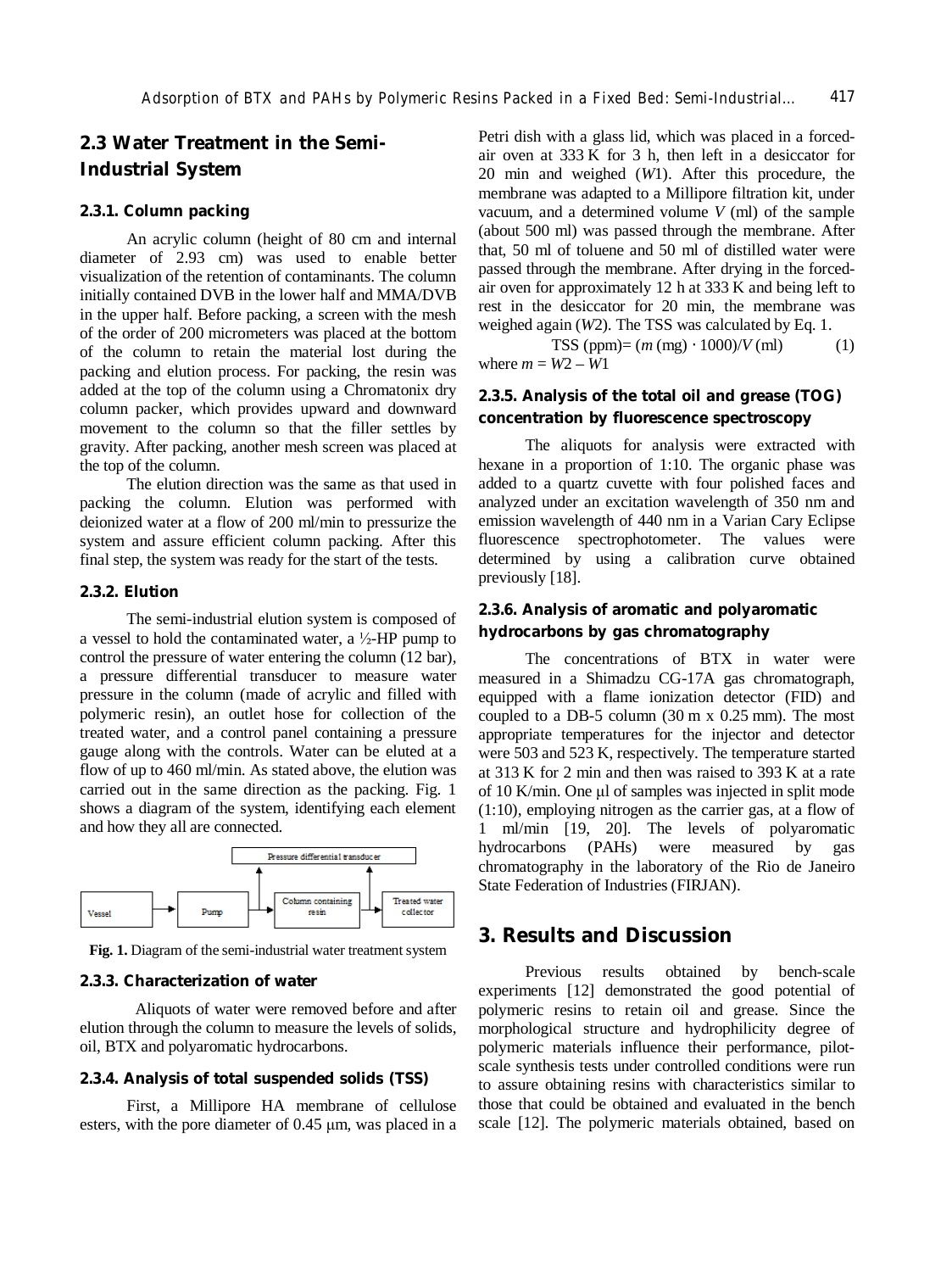DVB and MMA/DVB, were packed in series in the column of a semi-industrial elution system, in which the material was subjected to extreme conditions of pressure increase, elution speed and oil concentration. The system ability to retain compounds of the BTX and PAH families was also assessed.

## **3.1. Characterization of the Polymeric Materials**

Table 1 presents the characterization results of the DVB and MMA/DVB polymeric materials. As desired, the synthesis performed on a pilot scale reproduced the morphology of the resins obtained earlier on a bench scale [12]. The size range of the beads packed in the column was 45–100 mesh, the same as used previously in the bench-scale experiments.

*Table 1* 

**Characteristics of the polymeric materials** 

| Polymer        |     | A, m <sup>2</sup> /g   $Vp$ , cm <sup>3</sup> /g   $Dp$ , Å   $d_{ap}$ , g/cm <sup>3</sup> |     |      |
|----------------|-----|--------------------------------------------------------------------------------------------|-----|------|
| <b>DVB</b>     | 646 | 0.86                                                                                       | 146 | 0.33 |
| <b>MMA/DVB</b> |     | 0.60                                                                                       | 460 | 0.41 |

Notes: *A* is specific area; *Vp* is pore volume; *Dp* is mean pore diameter; *dap* is apparent density

## **3.1.1. Evaluation of the contaminant retention capacity**

The evaluation of the contaminated water treatment system was divided into four phases, always using the same column containing polymeric resin beads. The first phase entailed monitoring the level of total suspended solids (TSS) in the produced water spiked with bentonite, with elution of 110,000 ml. During this phase, the total oil and grease (TOG) content was also monitored. In the second phase, the column performance was assessed in treating the produced water with extra petroleum added, with elution of 649,000 ml and TOG monitoring. In the third phase the system capacity to retain monoaromatic hydrocarbon contaminants was evaluated using produced water spiked with petroleum and BTX (benzene, toluene and xylene), with elution of a further 284,000 ml of contaminated water and measurement of TOG and BTX levels. Finally, at the fourth phase, the column capacity was evaluated to retain polyaromatic hydrocarbons, with elution of 288,000 ml of contaminated water. Generally, 1,331,000 ml of contaminated water were eluted through the column, which corresponds to approximately 2,500 times of the column bed volume.

#### **3.1.2. First elution phase**

At this stage of the study, the influence of the suspended solids in water contaminated with only a small crude oil concentration was investigated. For this purpose, oily produced water (TOG  $\approx$  30 ppm) was mixed with approximately 20 ppm of bentonite. The volume eluted was 110,000 ml (about 204 times the bed volume), at a flow of 65 ml/min, and the TOG and TSS were measured, by fluorimetry and gravimetry, respectively, before and after water passed through the treatment column. The TOG of the eluted water was near zero ppm during the entire study, proving the system high efficiency in removing oil in a semi-industrial scale. This result also shows that the volume of water so eluted was not yet sufficient to saturate the column. With respect to the solids present in water, no influence was noted on the system behavior for the total volume eluted. The TSS measurement indicated that the column retained about 50 % of the solids, reducing the TSS from 21.2 to 10.6 ppm, as shown in Table 2. The practically constant pressure values indicate that the retention of solids by the column did not block the passage of the liquid. However, the retention of solids by the column leads us to believe that with increased elution, the system performance might deteriorate to some extent, such as by clogging of the column, with consequent increased pressure of the system, and/or by a reduced elution volume until reaching saturation. This tendency evidences the drawbacks of the presence of solids, which should be removed before the oil-contaminated water is passed through the column.

The retention of only 50 % of the suspended solids can be attributed to the size differences of the particles of resin (90 to 190  $\mu$ m) and bentonite ( $> 50 \mu$ m). The smaller particles probably elute through the column in the empty spaces left between the resin beads. Therefore, it is expected that the use of resins with smaller bead size will be able to retain a greater quantity of solids. This reasoning suggests that the prior treatment of water to remove suspended solids could be done by placing a prefilter containing the same polymeric resins, but with smaller particle sizes, which are produced in smaller quantity during the polymerization process.

### **3.1.3. Second elution phase**

The objective of this phase was to reach the column saturation stage with oil as the only contaminant in water. For this purpose, the system was submitted to more drastic conditions than utilized during the first elution phase, with an increase in the oil concentration (TOG values fluctuating between 150 and 350 ppm) and a rise in pressure from 200 to 1000 kPa. After elution of 649,000 ml of water (1200 times the column bed), the TOG levels were near 0 ppm, demonstrating that even after elution of a high volume of water with a high oil concentration, the column saturation point was not reached.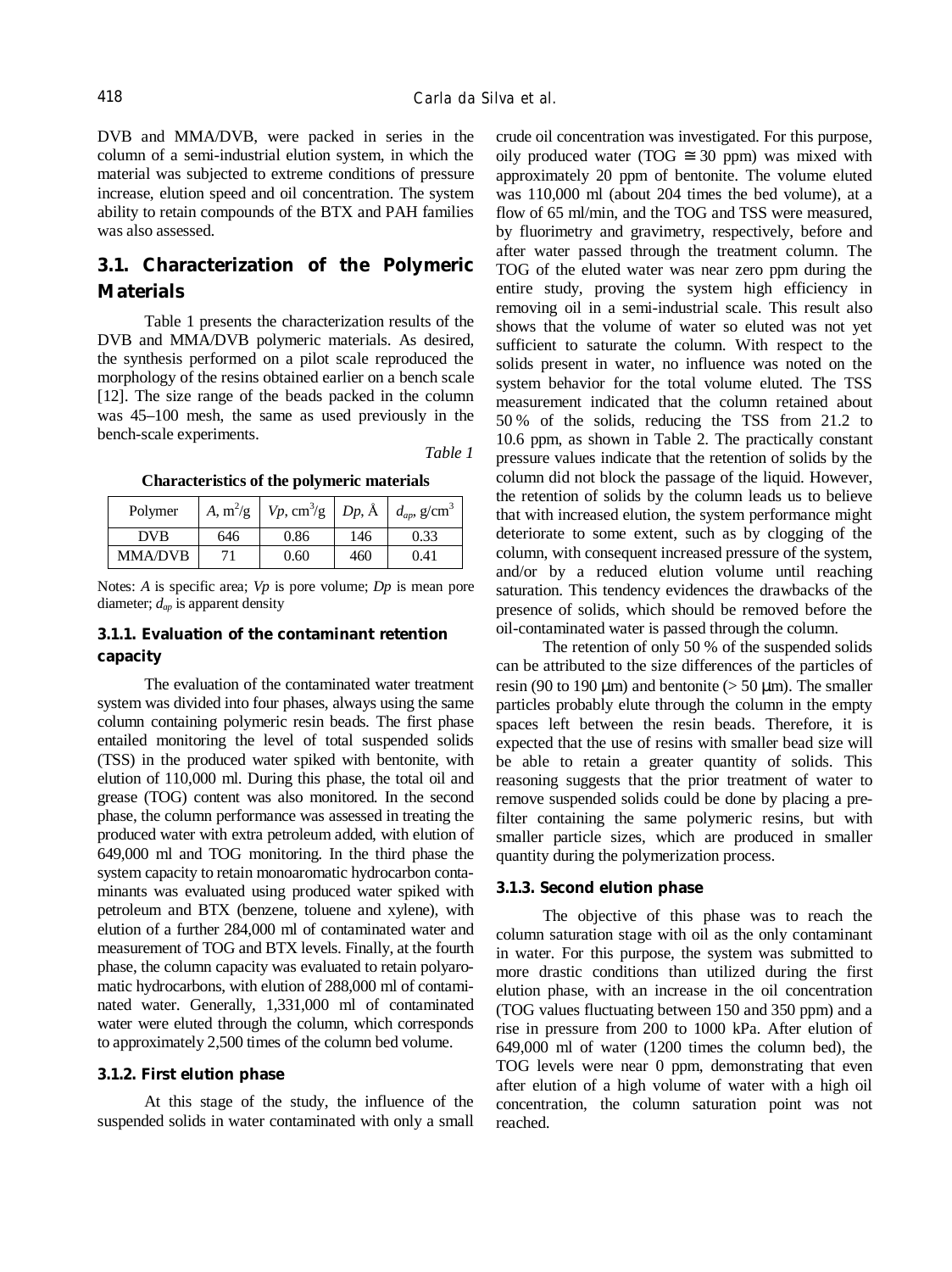## *Table 2*

## **Efficiency removal of fine particles present in produced water in a fixed-bed column containing polymeric resins**

| Volume eluted, | Input TSS, | Output TSS, | Retention     | System pressure, |
|----------------|------------|-------------|---------------|------------------|
| ml             | ppm        | ppm         | percentage, % | kPa              |
| 0.0            | 0.0        | 0.0         | 0.0           | v                |
| 10000          | 21.2       | 10.6        | 50.0          | 200              |
| 25000          | 21.2       | 10.9        | 48.6          | 210              |
| 55000          | 21.2       | 10.3        | 51.4          | 200              |
| 65000          | 21.0       | 10.5        | 50.0          | 190              |
| 80000          | 21.0       | 10.5        | 50.0          | 200              |
| 110000         | 21.4       | 10.7        | 50.0          | 200              |



**Fig. 2.** Monitoring of the total oil and grease (TOG) concentration during 3 phases of the study



**Fig. 3.** BTX retention by the adsorbant column filled with mixed polymeric material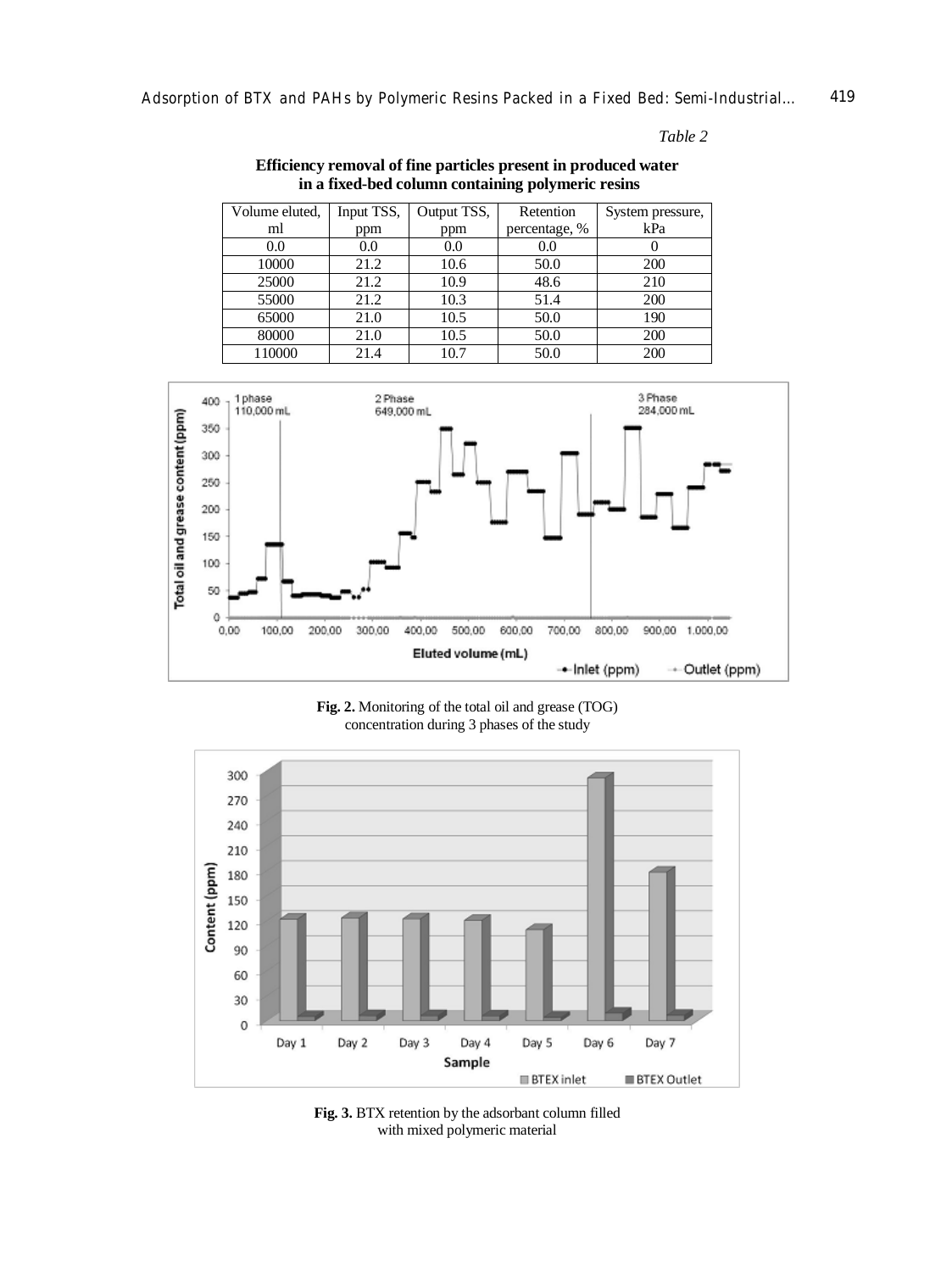## **3.1.4. Third elution phase**

At the third phase the same conditions were maintained for flow (365 ml/min), pressure (1000 kPa) and oil concentration (around 350 ppm) as at the second phase. Besides this, monoaromatic hydrocarbons were added to the system. At this phase, 284,000 ml of contaminated water was eluted, and the TOG and BTX concentrations were measured.

With respect to the oil retention, according to the TOG measurements, this concentration remained near zero ppm. Fig. 2 presents the TOG profile of the contaminated water and water eluted during the first three phases, during which about 2,500 times the bed volume was eluted without reaching saturation of the column.

The acrylic material used to make the column allowed visual observation of contaminants retention. The filler varied in coloration, from light yellow to black, suggesting that the oil components were adsorbed selectively, at least partly. The column content gradually became darker, as the volume of contaminated water eluted increased. At the end of the study, about 80 % of the material in the column was dark colored, which can be an indication that the column was still capable of retaining more oil before reaching saturation.

The semi-industrial system was thus highly efficient in reducing the TOG content, with the capacity to adsorb over 840 mg of oil for each 1 g of dry resin, demonstrating its excellent potential for use on a full industrial scale to treat produced water in the petroleum industry.

To test the BTX retention capacity, the produced water was spiked with a theoretical concentration of 300 ppm. However, the BTX concentration after

preparation of each batch was only about 120 ppm (as can be observed in Fig. 3). This difference can be explained by the losses during the process of preparing and homogenizing the oily water, because these compounds are volatile, and also because of their low solubility in water: 0.053  $g/100$  ml for toluene and 0.02  $g/100$  ml for xylenes, in the temperature range from 293 to 298 K [21]. The aliquots of water eluted in the system had an average concentration of 6 ppm (Fig. 3), representing a reduction of 95 % of the BTX in water. This result proves the potential application of the resin, on a semi-industrial scale, to remove aromatic hydrocarbons of the BTX type from oily water.

### **3.1.5. Fourth elution phase**

In this phase, only produced water was utilized, with previous quantification of polyaromatic hydrocarbons levels. About 288,000 ml of produced water (~533 times the bed volume) were eluted through the column during 24 h at an average flow of 200 ml/min. Table 3 presents the concentrations of various contaminants present in the produced water (input) and the eluted water 12 and 24 h afterward (output). The polymers affinity for the polyaromatic compounds was also satisfactory: the system continued to be highly effective in removing PAHs from water. The mean adsorption efficiency was 99.3 % after 12 h and 96.3 %, after 24 h of treatment.

It is important to stress that the excellent performance was attained with the column already containing solids and different types of contaminants, to a certain extent reproducing various situations that would be found in real application.

*Table 3* 

| system containing polymeric result packed with mixed finer |        |                    |                    |  |  |  |
|------------------------------------------------------------|--------|--------------------|--------------------|--|--|--|
| Polyaromatic                                               | Input, | Output after 12 h, | Output after 24 h, |  |  |  |
|                                                            | ppm    | ppm                | ppm                |  |  |  |
| Naphthalene                                                | 0.50   | 0.04               | 0.27               |  |  |  |
| Acenaphthylene                                             | 0.48   |                    |                    |  |  |  |
| Acenaphthene                                               | 0.36   |                    |                    |  |  |  |
| Fluorine                                                   | 1.63   |                    |                    |  |  |  |
| Phenanthrene                                               | 7.27   | 0.05               | 0.2                |  |  |  |
| Anthracene                                                 | 0.34   | -                  |                    |  |  |  |
| Fluoranthene                                               | 0.56   |                    |                    |  |  |  |
| Pyrene                                                     | 0.83   |                    |                    |  |  |  |
| Benz[a]anthracene                                          | 0.19   |                    |                    |  |  |  |
| Chrysene                                                   | 0.62   |                    | -                  |  |  |  |
| <b>Total PAHs</b>                                          | 12.77  | 0.09               | 0.47               |  |  |  |
| Efficiency $(\% )$                                         |        | 99.3               | 96.3               |  |  |  |

**Retention of polyaromatic hydrocarbons by a system containing polymeric resin packed with mixed filler** 

Note: (-) not detected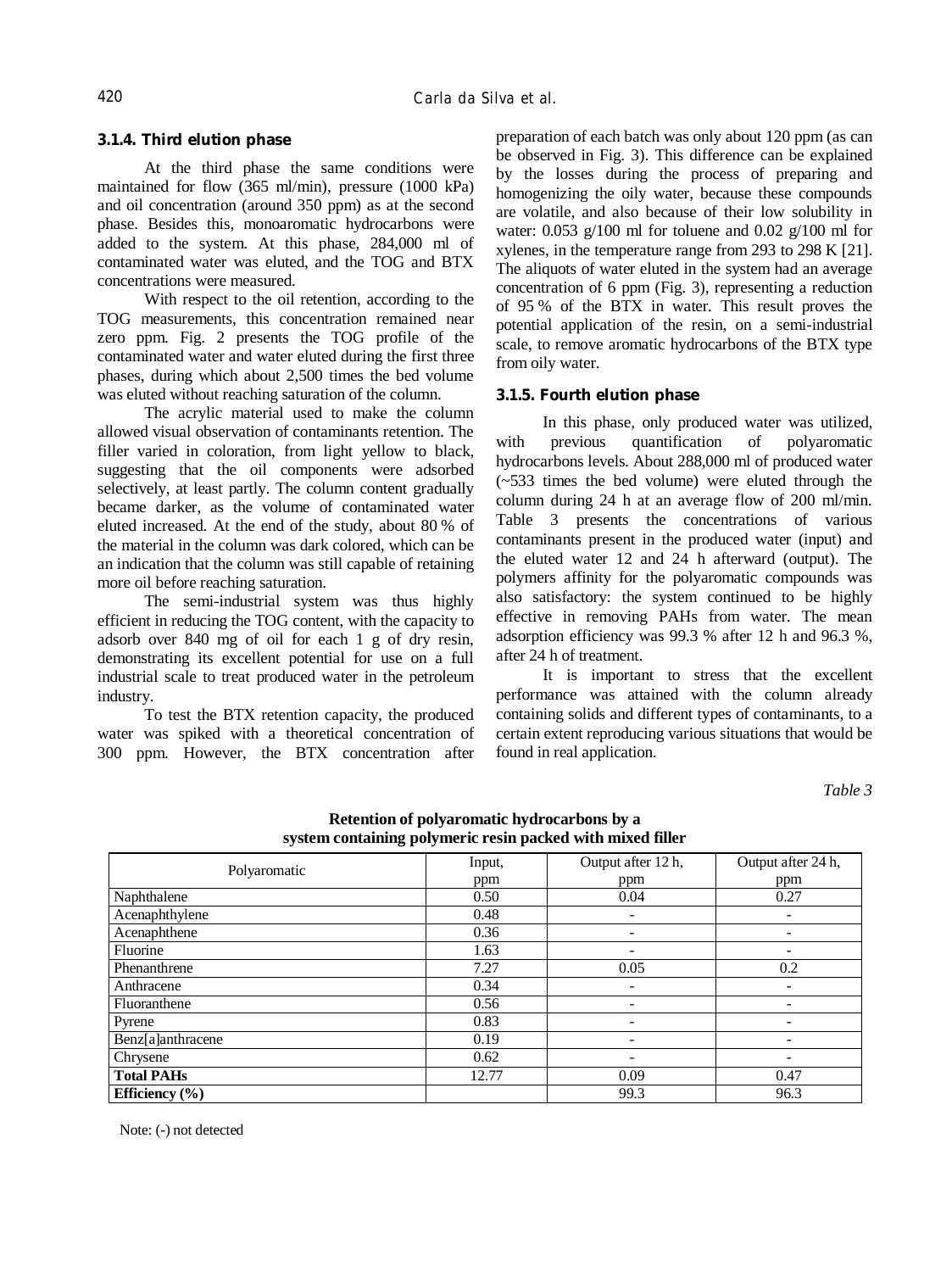

**Fig. 4.** Optical micrographs of the polymeric resin beads before using to treat contaminated water



**Fig. 6.** Optical micrographs of the polymeric resin beads after using to treat contaminated water

## **3.1.6. Evaluation of the morphological integrity of the beads**

Another important aspect of the present application is the resistance of the resins after undergoing extreme mechanical stress, caused by the pressure imposed by the system. Due to the high flow rates applied during the process, the column packed with polymeric materials came under pressures of nearly 1000 kPa. Figs. 4 and 5 present the micrographs of the polymeric material before being inserted in the column and Figs. 6 and 7 show the material at the bottom of the column after the end of the study. It can be seen that the material remained spherical and did not suffer any fractures. This result indicates that the resin is able to withstand a regeneration process for subsequent reuse, which is extremely important when considering the industrial use of this process, especially on offshore oil platforms.

## **4. Conclusions**

The semi-industrial system composed of a column containing polymeric resins based on poly(divinylbenzene) and poly(divinylbenzene-co-methyl methacry-



**Fig. 5.** Scanning electron images of the polymeric resin beads before using to treat contaminated water



**Fig. 7.** Scanning electron images of the polymeric resin beads after using to treat contaminated water

late), under real conditions of produced water, exhibited a similar performance on retaining oil, mono- and polyaromatic hydrocarbons as the bench one. The system was able to remove more than 98 % of oil, even after elution of 2,500 times through the column bed volume. For mono- and polyaromatic hydrocarbons, the retention was above 95 %, a very satisfactory result as well. The results indicate that the system has an excellent performance and longevity, attributed mainly to the chemical affinity of the resins for the contaminant compounds and the high surface area of the beads, facilitating contact for adsorption. These results along with the mechanical resistance of the polymer beads under severe conditions imposed by the semi-industrial system definitively show that it can be scaled up for industrial application.

## **Acknowledgments**

The authors acknowledge funding from Petrobras, the National Petroleum Agency (ANP) and the research support entities FINEP, CT-PETRO, CNPq, CAPES and FAPERJ. The authors also thank FIRJAN for the gas chromatography analyses of polyaromatic hydrocarbons.